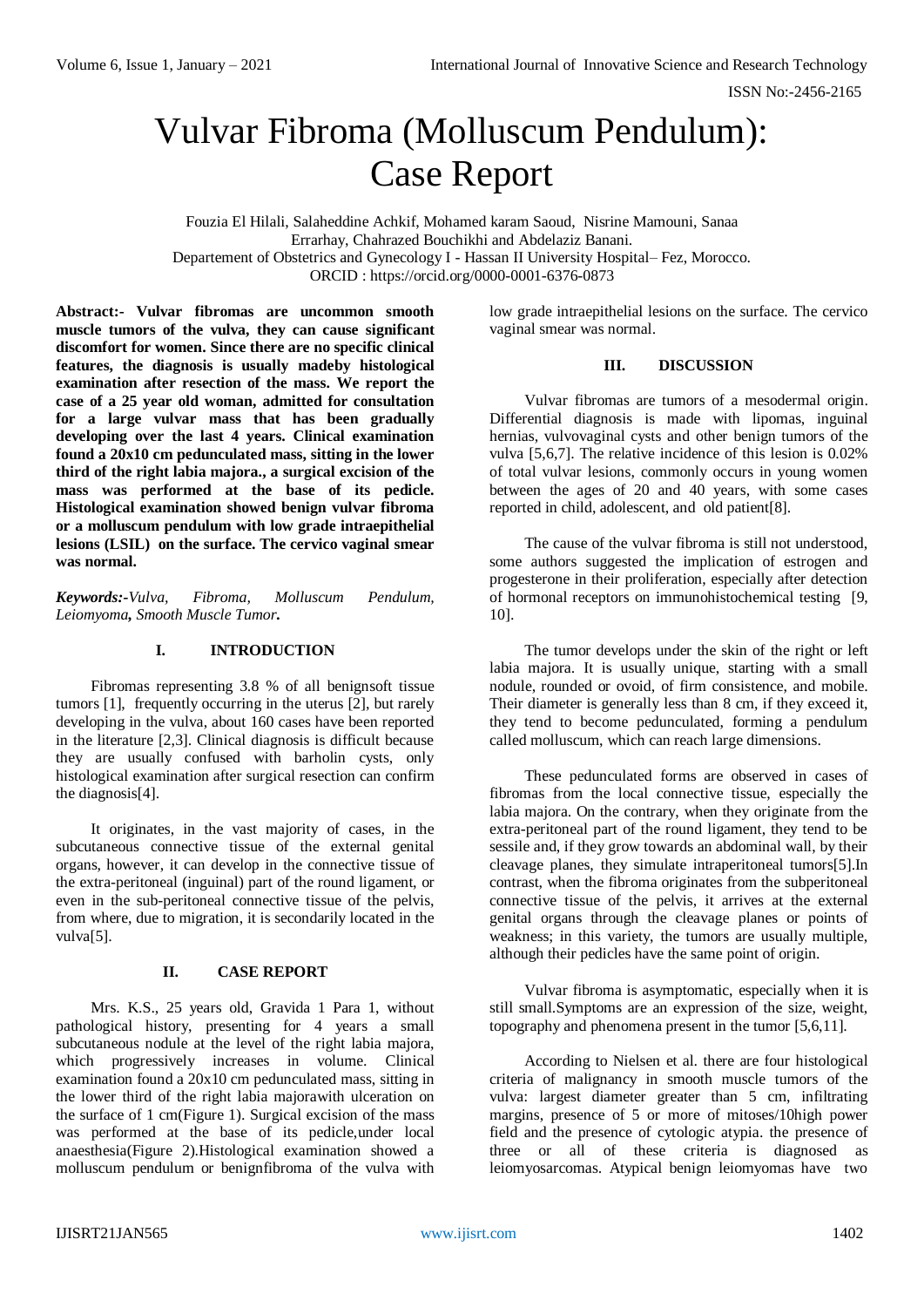ISSN No:-2456-2165

features, and the presence of one or none of these criteria defines benign leiomyomas [12].

The surgical excision of the mass with margins of normal tissue is the first line treatment, safe margins impacts the prognosis by decreasing the rate of recurrence and increasing the survival rate at 5 years[12].In the case of recurrence or high-grade malignancy, radiotherapy and chemotherapy may be indicated [13]. Based on the estrogendependent nature of these tumors, some authors report a good therapeutic response obtained after hormonal treatment with selective estrogen receptor modulator, especially in case of recurrence [10]. A long term follow-up is recommended after treatment [1].

# **IV. CONCLUSION**

Vulvar fibroma is uncommonbenign tumor.Clinically it has no specific characteristics,only biopsy excision of the mass provides the diagnosis and is the treatment of first choice, an excision with healthy margins reduces the rate of recurrence. A close long term follow-up is recommended.

**CONFLICTS OF INTEREST:** The authors do not declare any conflict of interest.

### **REFERENCES**

- [1]. Kurdi S, AS Arafat, M Almegbel, Aladham M. Leiomyoma de la vulve: un rapport de cas de défi diagnostique. Représentant Obstet Gynecol. 2016; 2016: 8780764. Epub 2016 Oct 12.
- [2]. Zhao T, Liu X, Lu Y. Leiomyome épithélial myxoïde de la vulve: rapport de cas et revue de la littérature. Représentant Obstet Gynecol. 2015; 2015: 894830. Epub 2015 22 juin.
- [3]. N. Fasih, A. K. P. Shanbhogue, D. B. Macdonald et al., "Leiomyomas beyond the uterus: unusual locations, rare manifestations," Radiographics, vol. 28, no. 7, pp. 1931–1948, 2008.
- [4]. Alfredo Roberto Netto, Gustavo Rubino de Azevedo Focchi, Julisa Chamorro Lascasas Ribalta Osvaldo Giannotti Filho, José Focchi, Edmund Chada Baracat. Vulvar fibroma. Case report. Rev. Bras. Ginecol. Obstet. vol.23 no.3 Rio de Janeiro Apr. 2001.
- [5]. Lima Filho OA. Fibroma vulvar (molluscum pendulum). Rev Gynecol Obstet 1952; 46:287-96.
- [6]. Kaufman RH, Faro S. Enfermedades benignas de la vulva e vagina. 4ª ed. Madri: Mosby/Doyma Libros; 1996. p.179-80.
- [7]. [Kurman RJ, Norris HJ, Wilkinson E. Tumors of the cervix, vagina and vulva. 1<sup>st</sup> ed. Washington: Armed Forces Institute of Pathology; 1990. p. 217.
- [8]. Isoda, H., Kurokawa, H., Kuroda, M., Asakura, T., Akai, M., Sawada, S., Shikata, N. (2002). Fibroma of the vulva. Computerized Medical Imaging and Graphics, 26(2), 139–142.
- [9]. J. C. Siegle and L. Cartmell, "Vulvar leiomyoma associated with estrogen/progestin.therapy. A case report," The Journal of Reproductive Medicine, vol. 40, no. 2, pp. 147–148, 1995.
- [10]. A. Darbhamulla, A. J. S. Watson, and B. Benatar, "Recurrent vulval fibroids—an unusual indication for selective oestrogen receptor modulators (SERMs)," Journal of Obstetrics & Gynaecology, vol. 24, no. 1, pp. 95–96, 2004.
- [11]. Rodrigues JB. Sobre dois casos de fibroma de vulva (molluscum pendulum). Rev Ginecol Obstet 1964; 114:105-8.
- [12]. [12] .G. P. Nielsen, A. E. Rosenberg, F. C. Koerner, R. H. Young, and R. E. Scully, "Smooth-muscle tumors of the vulva: a clinicopathological study of 25 cases and review of the literature," The American Journal of Surgical Pathology, vol. 20, no. 7, pp. 779–793, 1996.
- [13]. [13] . D. Khosla, F. D. Patel, R. Kumar, K. K. Gowda, R. Nijhawan, and S. C. Sharma, "Leiomyosarcoma of the vagina: a rare entity with comprehensive review of the literature," International Journal of Applied and Basic Medical Research, vol. 4, no. 2, pp. 128–130, 2014.